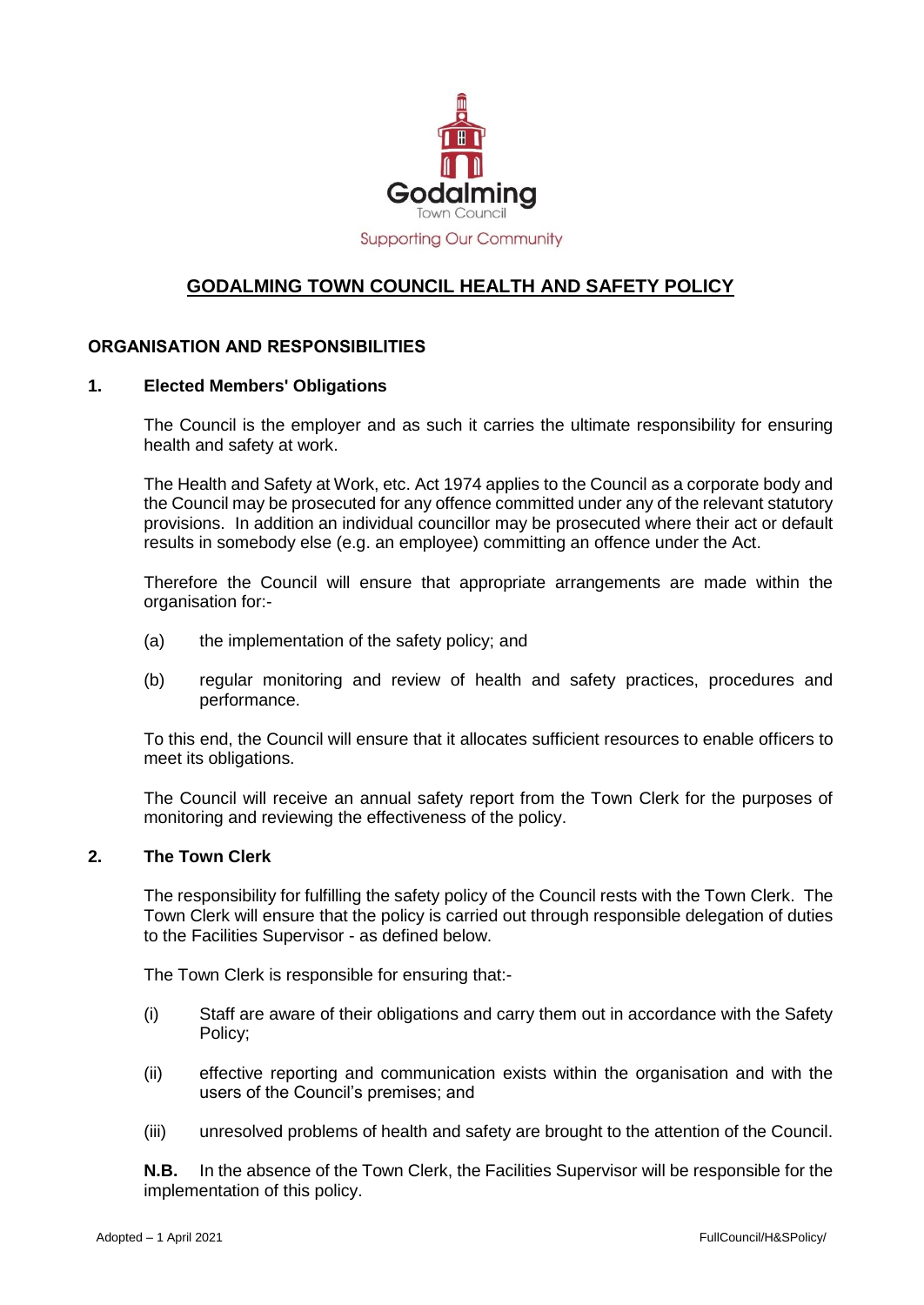# **3. The Facilities Supervisor**

The Facilities Supervisor will ensure that the Health and Safety Policy is implemented within all the Town Council's premises and on all Town Council land (and Joint Burial Committee land and buildings).

The Facilities Supervisor shall:-

- (1) ensure that programmed risk assessments are undertaken for work activities in the Town Council's premises. Where significant risks are identified the Facilities Supervisor is to ensure that safe systems of work or other control strategies are put into place in order to reduce risks to the health, safety and welfare of staff and others to an acceptable minimum. These procedures shall be monitored and reviewed periodically;
- (2) advise the Town Clerk when finance needs to be made available for any measures deemed necessary to comply with the Policy;
- (3) ensure that, where a problem cannot be rectified immediately or easily, it is brought to the attention of the Council via the Town Clerk;
- (4) ensure all work undertaken by Contractors on behalf of the Council is carried out in a safe manner. This should normally be achieved by:
	- (a) undertaking suitable and sufficient risk assessment before work commences;
	- (b) ensuring all work is co-ordinated and monitored by a competent person with the authority to act on behalf of the Council;
	- (c) co-ordinating exchange of information between any contractors, Council staff and any others who may be affected by any Council contract;
	- (d) providing contractors with the latest edition of GTC Safety Rules for Contractors and ensuring compliance with those requirements;
- (5) ensure that all those delegated with health and safety duties have the necessary instruction, training and resources to comply with their obligations;
- (6) keep themselves informed of accidents, dangerous occurrences or occupational diseases occurring on Council premises and to Council employees and ensure that all accidents are reported to the Town Clerk;
- (7) consistently set a good personal example;

## **4. Godalming Town Council Employees**

All Town Council employees shall:

- (1) take reasonable care for their own health and safety and that of colleagues, or anyone else who might be affected by their acts and omissions at work;
- (2) co-operate fully with the Council in all matters, rules, advice and instructions on health and safety, and comply with all relevant statutory provisions;
- (3) attend as necessary health and safety training as directed by the Council, utilise or